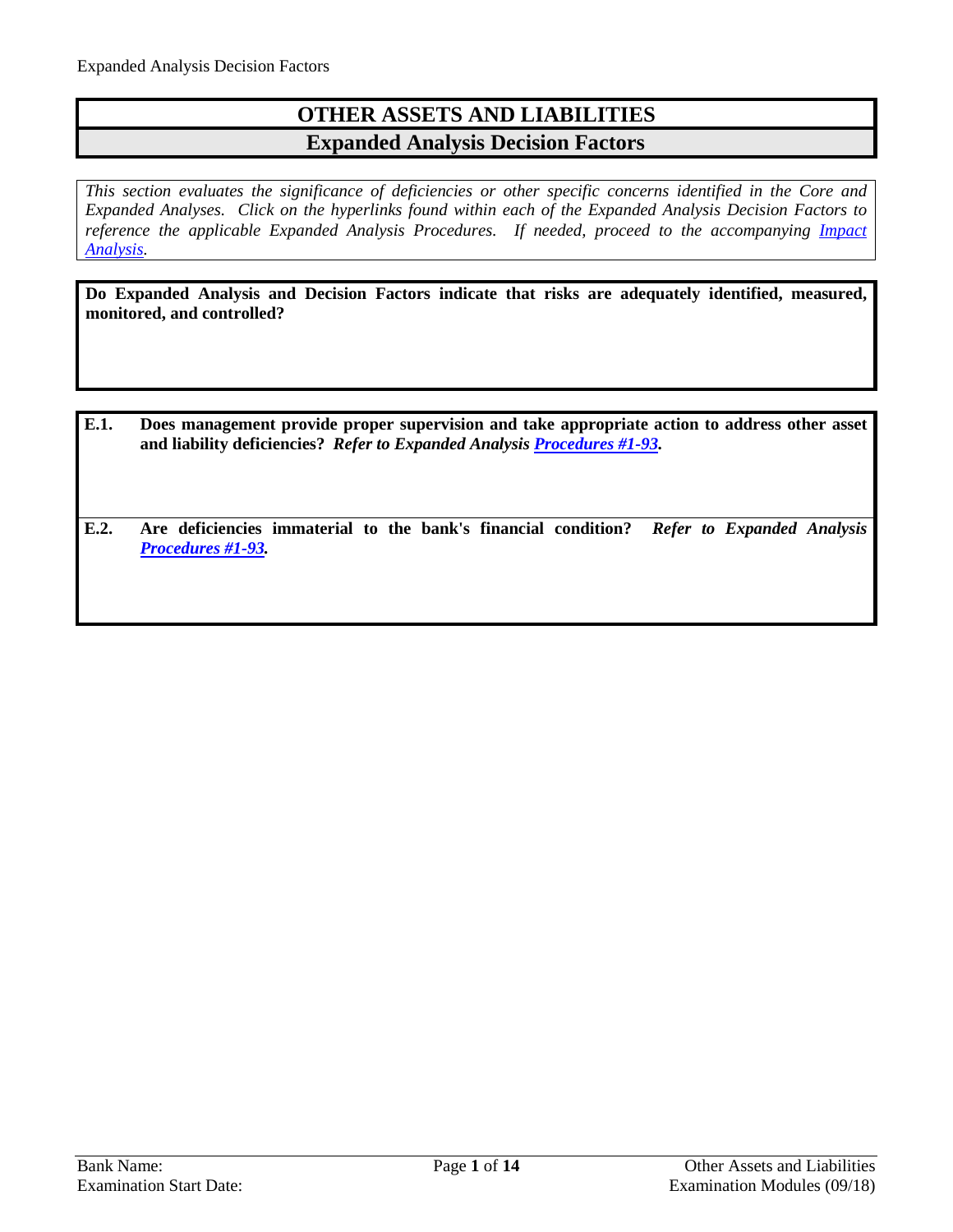## **OTHER ASSETS AND LIABILITIES Expanded Analysis Procedures**

*Generally, procedures used in the Expanded Analysis should target concerns identified in the Core Analysis and Decision Factors. The flexible procedures specified for the Core Analysis also apply to the Expanded Analysis.*

## <span id="page-1-0"></span>**Cash Accounts**

*Note: The primary objectives of cash and due from audits are to ensure account balances are properly recorded, cash items clear within a reasonable period, and due-from accounts are substantiated and tested. When appropriate, examiners should verify items (e.g., cash on hand, cash items, overdrafts, and other assets or liabilities held in suspense) to ensure items are properly controlled, recorded, and disposed.* 

#### **CASH ON HAND**

**1. Determine whether tellers, including relief tellers, have sole access to their cash supply and cash drawer.**

**2. Determine whether duplicate keys and combinations are under dual control.**

**3. Determine whether the total cash supply for tellers that are on vacation or absent for an extended period is counted under dual control.**

**4. Determine whether cash drawers or teller cages have locking devices to protect cash during periods when the teller is absent from his/her window.**

**5. Determine whether each office and teller maintains currency within pre-established cash limits. Cash items should not be kept as part of teller's cash.** 

**6. Determine whether bait money is maintained appropriately and counted each day.**

**7. Determine whether daily procedures compare each teller's cash, in aggregate, to an independent control from the proof or accounting control department.**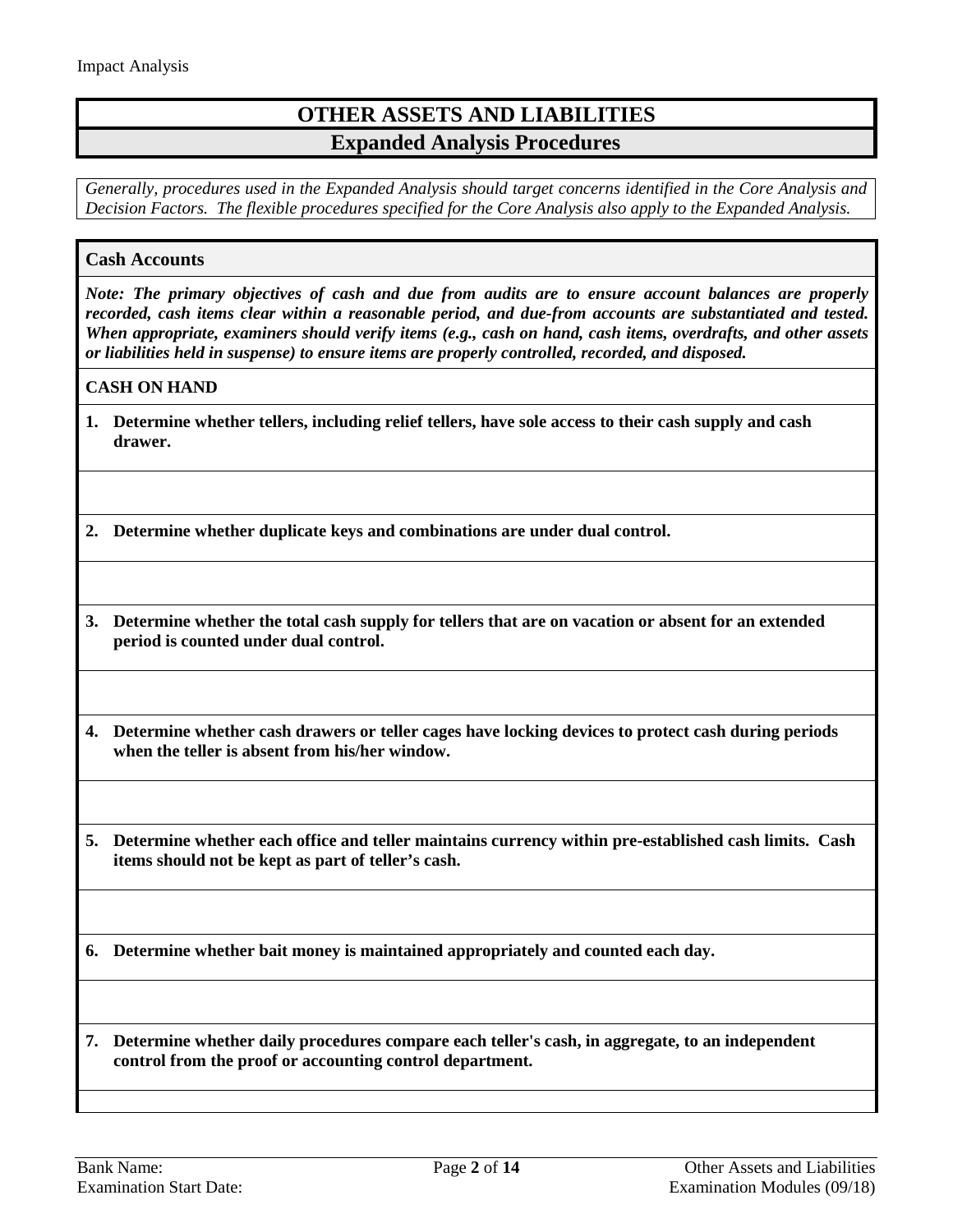$\blacksquare$ 

| 8. | Determine whether teller differences are cleared daily or appropriately documented.                                                                           |
|----|---------------------------------------------------------------------------------------------------------------------------------------------------------------|
| 9. | Determine whether cumulative over-and-short records are maintained for all persons who handle cash.                                                           |
|    | 10. Determine whether each teller prepares and signs a daily proof sheet detailing currency, coin,<br>consignment items, and cash items.                      |
|    | 11. Determine whether tellers report large differences to a responsible official for clearance.                                                               |
|    | 12. Determine whether the bank has a policy that prohibits tellers from maintaining "kitties" of pooled<br>funds that are not reconcilable to one individual. |
|    | 13. Determine whether teller transactions identify the responsible teller.                                                                                    |
|    | 14. Determine whether both tellers verify and initial teller transfer entries.                                                                                |
|    | 15. Determine whether tellers possess operational guidelines that establish dollar limits for check cashing<br>or withdrawals not requiring officer approval. |
|    | 16. Determine whether controls prevent tellers from processing transactions to their own accounts.                                                            |
|    | 17. Determine whether tellers clear all checks from their funds daily.                                                                                        |
|    | 18. Determine whether teller duties are restricted to teller operations, unless a well-defined business reason                                                |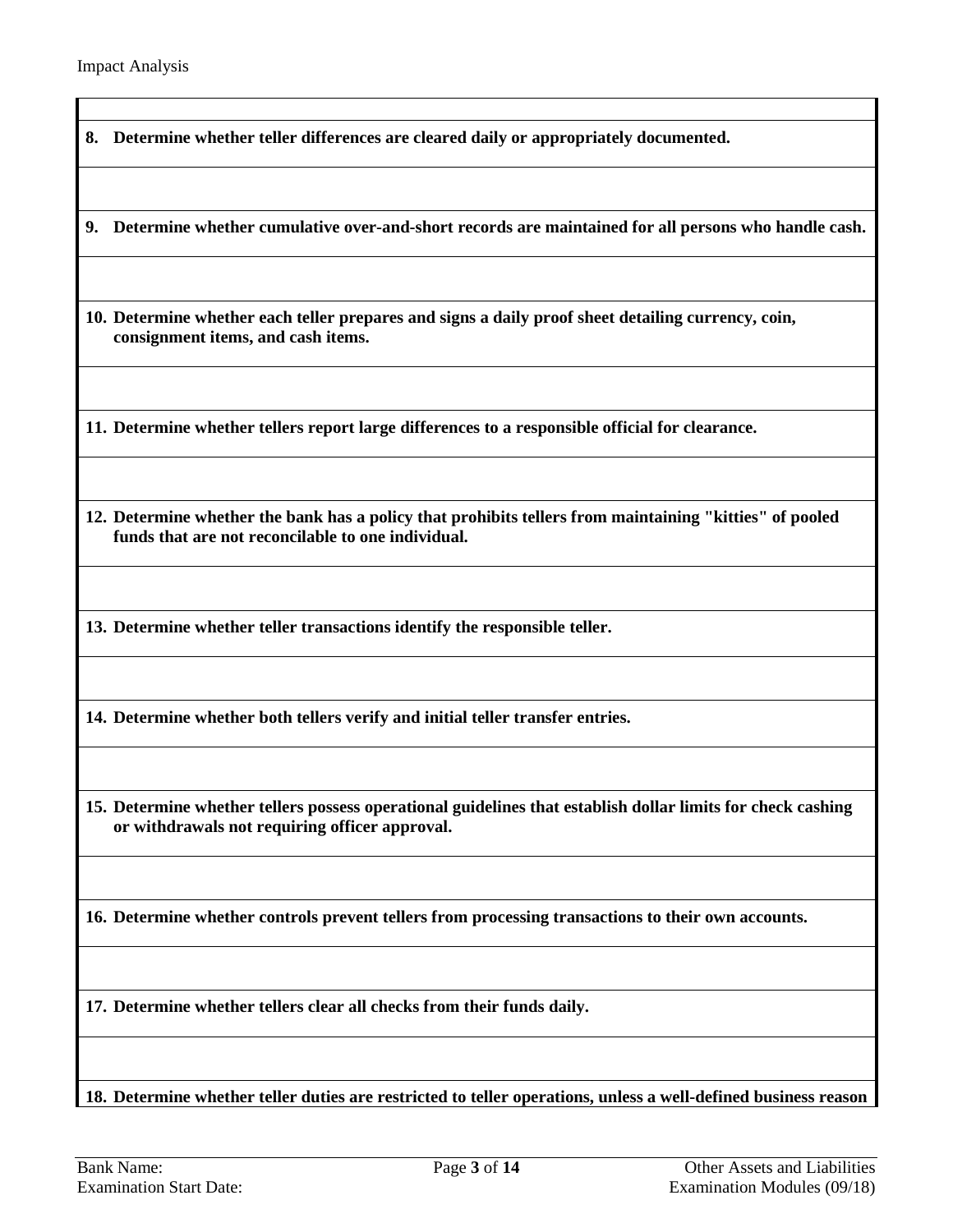**exists.**

**19. Determine whether vault opening and closing procedures are adequate and require dual control.**

**20. Determine whether the vault cash is appropriately controlled and that all currency is counted on a surprise basis including verification of all strapped cash packets.**

**21. Determine whether the bank maintains records showing amounts and denominations of vault cash.**

**22. Determine whether currency shipments are prepared and sent, received, and counted under dual control.**

**23. Determine whether someone independent of the teller function controls the master teller-machine key.**

**24. Determine whether tellers remove their keys when they leave their window.**

**NIGHT DEPOSITORY**

**25. Determine whether the bank provides lockable night deposit bags to customers.**

**26. Determine whether written contracts authorize the institution to open night deposit bags.**

**27. Determine whether two employees open night deposit bags; initial recording of bag numbers, envelope numbers, and depositors' names in the register; and count and verify contents.**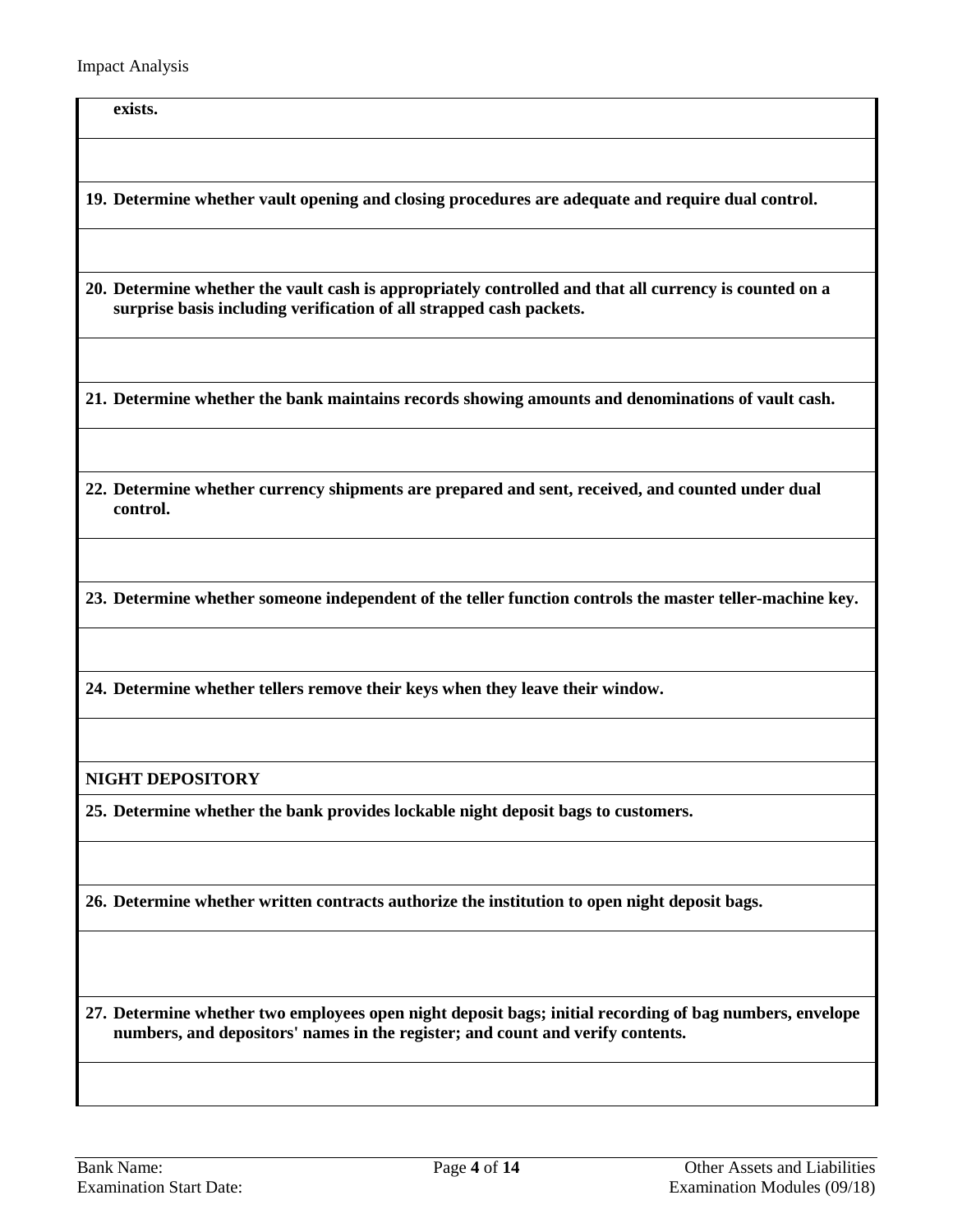### **AUTOMATED TELLER MACHINES (ATM)**

**28. Determine whether the bank's ATMs limit the amount of cash and the number of dispense transactions during a specified period for each account.**

**29. Determine whether ATMs capture the card if the wrong personal identification number (PIN) is consecutively used or an invalid card is used.**

**30. Determine whether the ATM automatically shuts down after it experiences recurring errors.**

**31. Determine whether a bank representative is present during ATM maintenance.**

**32. Determine whether the ATM has adequate lighting.**

**33. Inquire about negative-file capabilities. (If the ATM is operated off-line, determine whether it has the capacity to recognize and capture lost, stolen, or other undesirable cards.)**

**34. Determine whether activity reports identify ATM use by a customer in excess of that customer's history (e.g., three uses during the past three days compared with a history of one use per month).**

**35. Ascertain whether safeguards prevent the observation of a customer's PIN by others who observe the PIN pad.**

**36. Determine whether a communication interruption between an ATM and the central processing unit triggers the alarm system.**

**37. Determine whether all ATMs contain alarm devices.**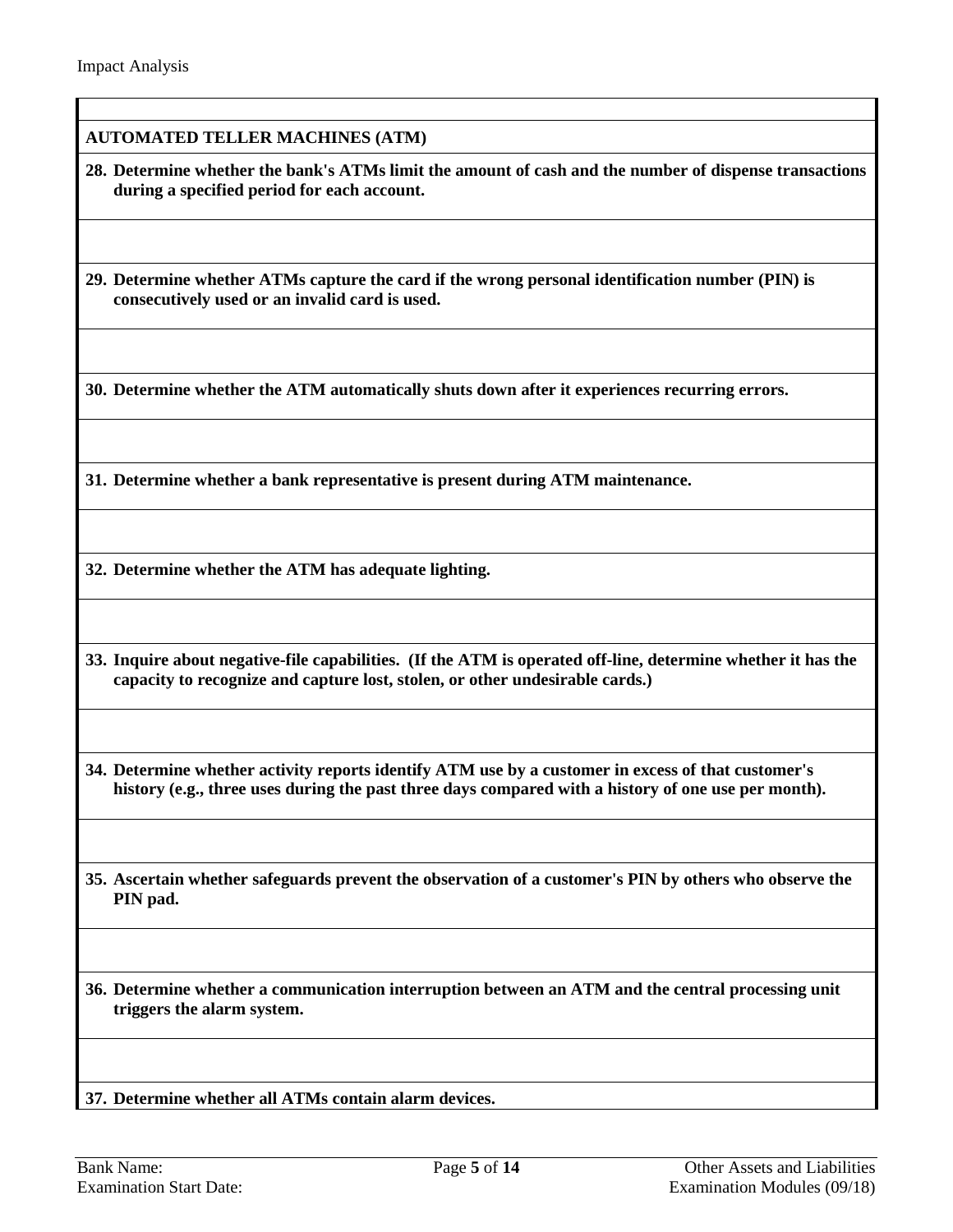**38. Determine whether the bank mails PINs separately from cards.**

**39. Determine whether personnel who have custody of cards are prevented from accessing PINs at any stage (issuance, verification, or reissuance).**

**CASH ITEMS**

- **40. Determine whether someone other than the teller who originated the transaction handles returned items.**
- **41. Determine whether an officer, or other designated individual, reviews all cash items over a specified dollar limit with respect to collection and credit.**
- **42. Determine whether an officer, or other designated authority, reviews and initials a daily report of all cash items.**
- **43. Determine whether the bank's procedures forbid holding overdraft checks in the cash item account.**
- **44. Determine whether the directorate, a designated committee thereof, or an officer with no conflicting responsibilities reviews and approves cash items recommended for charge-off.**

### **PROOF AND TRANSIT**

**45. Ensure appropriate internal controls, such as dual controls and separation of duties, govern proof and transit operations.** 

**46. Determine whether the bank handles cash letters appropriately. Consider whether:**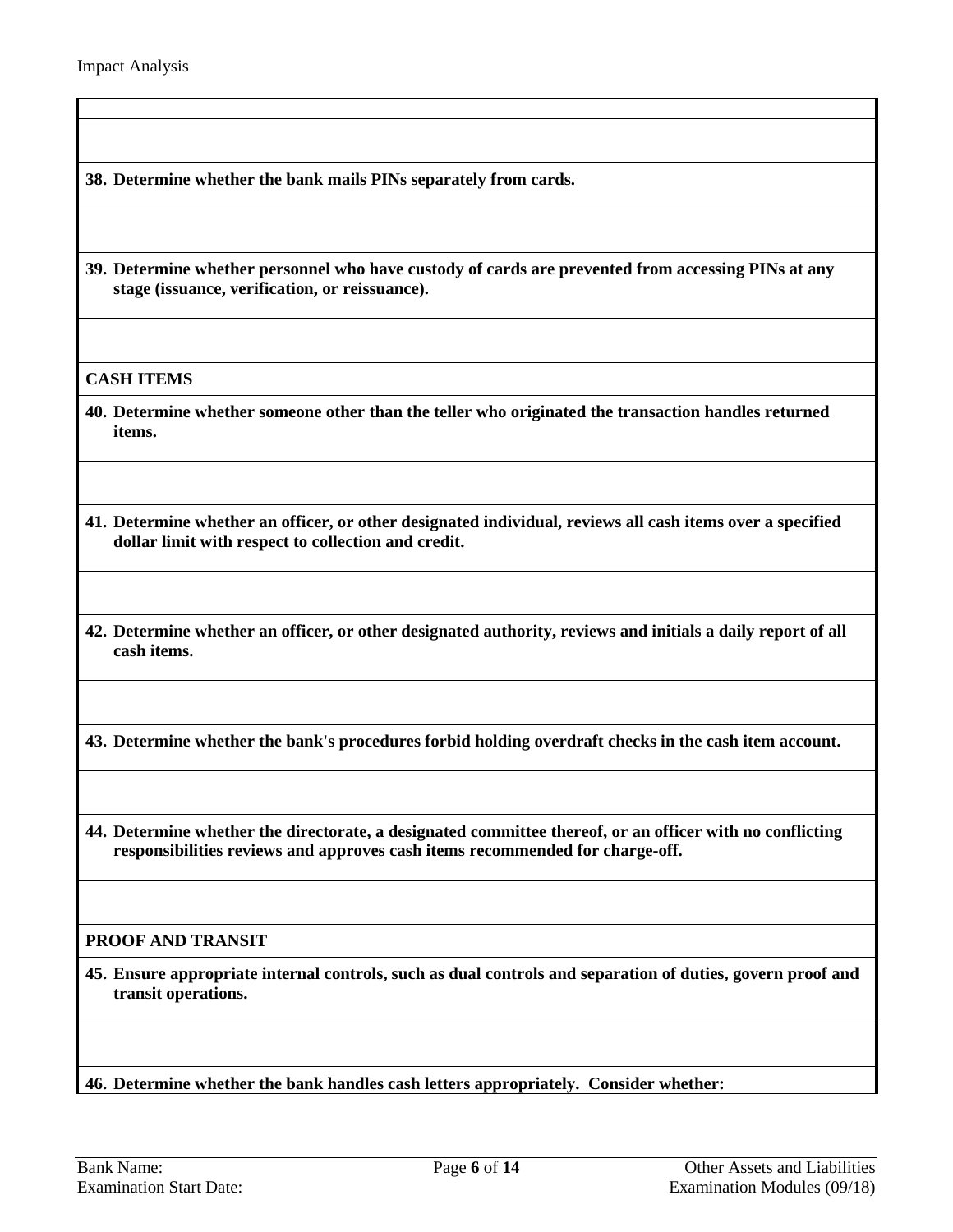- **Cash letters are prepared, sent, and reconciled daily;**
- **Cash letters are imaged before they leave the bank;**
- **Copies of the proof or hand-run tapes are identified and retained;**
- **Records of cash letters sent to correspondent banks are maintained that identify the subject bank, date, and amount; and**
- **Remittances for cash letters are received by employees independent of those who send out the cash letters.**

**47. Determine whether all entries to the general ledger have been proofed.**

**48. Determine whether all entries prepared by the general ledger or customer account department are reviewed by a supervisor other than the person preparing the entry.**

**49. Determine whether errors detected by the proof operator are corrected by another employee or designated officer.**

**50. Determine whether appropriate source documents support all general ledger entries.**

**51. Determine whether the bank appropriately handles returned items. Consider whether returned items:**

- **Are handled by an independent section of the proof and transit department or delivered unopened to personnel not responsible for preparing cash letters or handling cash;**
- **Are periodically reviewed by supervisory personnel to determine that items are handled correctly by the proof and transit section and clear timely; and**
- **Are scrutinized for employee, large, or repeat items.**

**52. Determine whether items reported missing from the cash letter are promptly traced with a copy sent for credit.**

**53. Evaluate the rotation of duties in the proof and transit area.**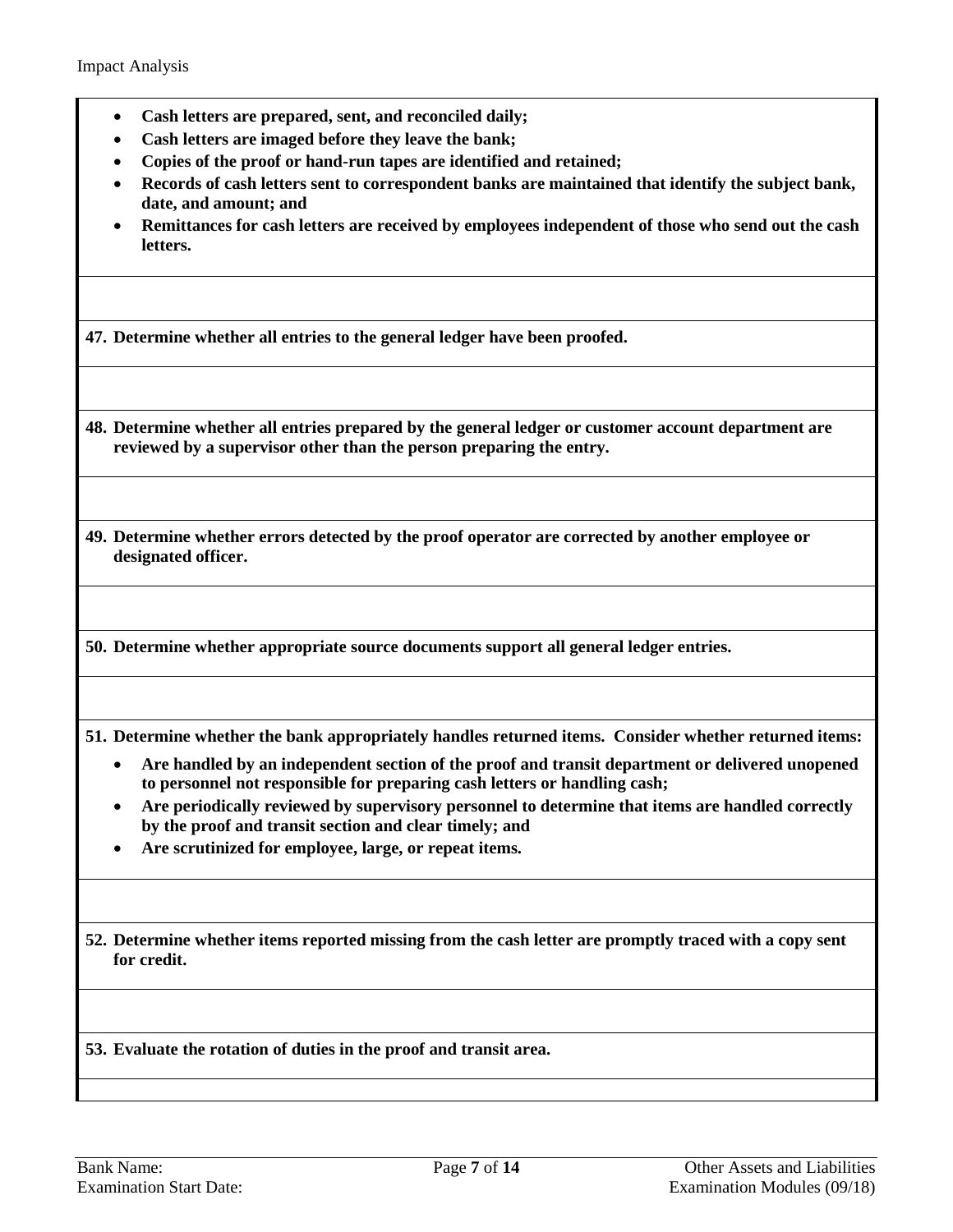**54. Ascertain whether the bank prohibits proof machine operators from filing checks or deposit slips, or preparing deposit account statements.**

**Correspondent Bank Accounts and Interest Bearing Balances**

- **55. Consider contacting the correspondent bank to obtain an interim account statement.** *(Note: The statement should be sent to the examiner-in-charge's attention. If the bank receives a statement daily, obtain it before bank personnel open it.)*
- **56. Prepare correspondent account reconcilements and trace exception and open items.** *(Note: Examiners are instructed to review the bank's internal reconcilements in the Core Analysis. If reconcilements do not exist or are incomplete, then examiners should perform this function.)*

**Permissible Activities and Equity Investments**

- **57. Determine whether the bank complies with all conditions imposed by regulations and orders, including investment limitations or divestiture plans.**
- **58. Determine whether accounting records accurately record income and expenses generated by the investments and ventures.**

**59. Determine whether contingent liabilities exist and the extent of any potential exposure.**

**Premises and Fixed Assets**

**60. Reconcile premises and equipment subsidiary ledgers to the general ledger.**

**61. Assess the reasonableness of investment in premises and equipment.**

- **Review the current and prospective use of fixed assets in serving banking needs.**
- **Review Uniform Bank Performance Report schedules to determine whether investments in premises and fixed assets are reasonable in relation to total assets and consider the percentage of operating income absorbed by occupancy expense.**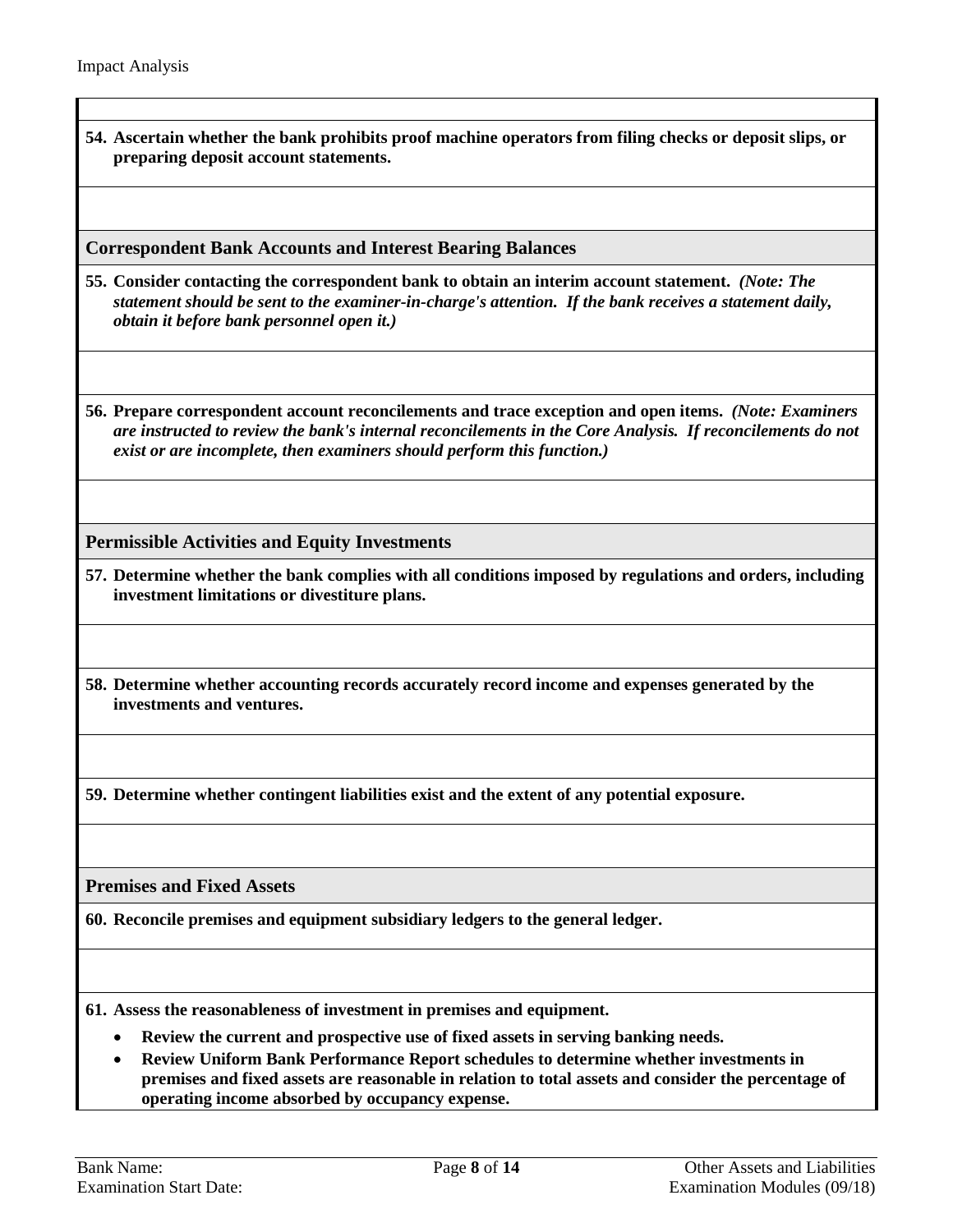**Deposit Activities**

**62. Determine whether deposit records provide satisfactory audit trails (i.e., the transaction can be traced from initiation to final disposition).**

**63. Determine whether changes to customer account records require separation of duties between origination, input, and review.**

**64. Determine whether source documents for customer deposit account modifications are supported by proper authorizations (e.g., address change or name change).**

**65. Review a sample of internal control overrides for appropriateness and approval.**

**66. Verify that management does not pay fees until funds are verified and physically transferred (i.e., the bank does not give a broker an advance fee for his or her services prior to settling the transaction).**

**67. Determine whether the institution maintains documentation supporting a current reconcilement of each deposit account category recorded on the general ledger.**

**68. Verify that reconciliations are performed by an individual who is not directly involved in accepting or preparing transactions or entries to customer accounts.**

**69. Determine whether the preparation of input and posting of subsidiary deposit records are performed and adequately reviewed by persons who do not accept or generate transactions or handle cash.**

**70. Determine whether in-process, suspense, and interoffice accounts related to deposit accounts are closely monitored by individual(s) who do not have posting or reconciling duties.**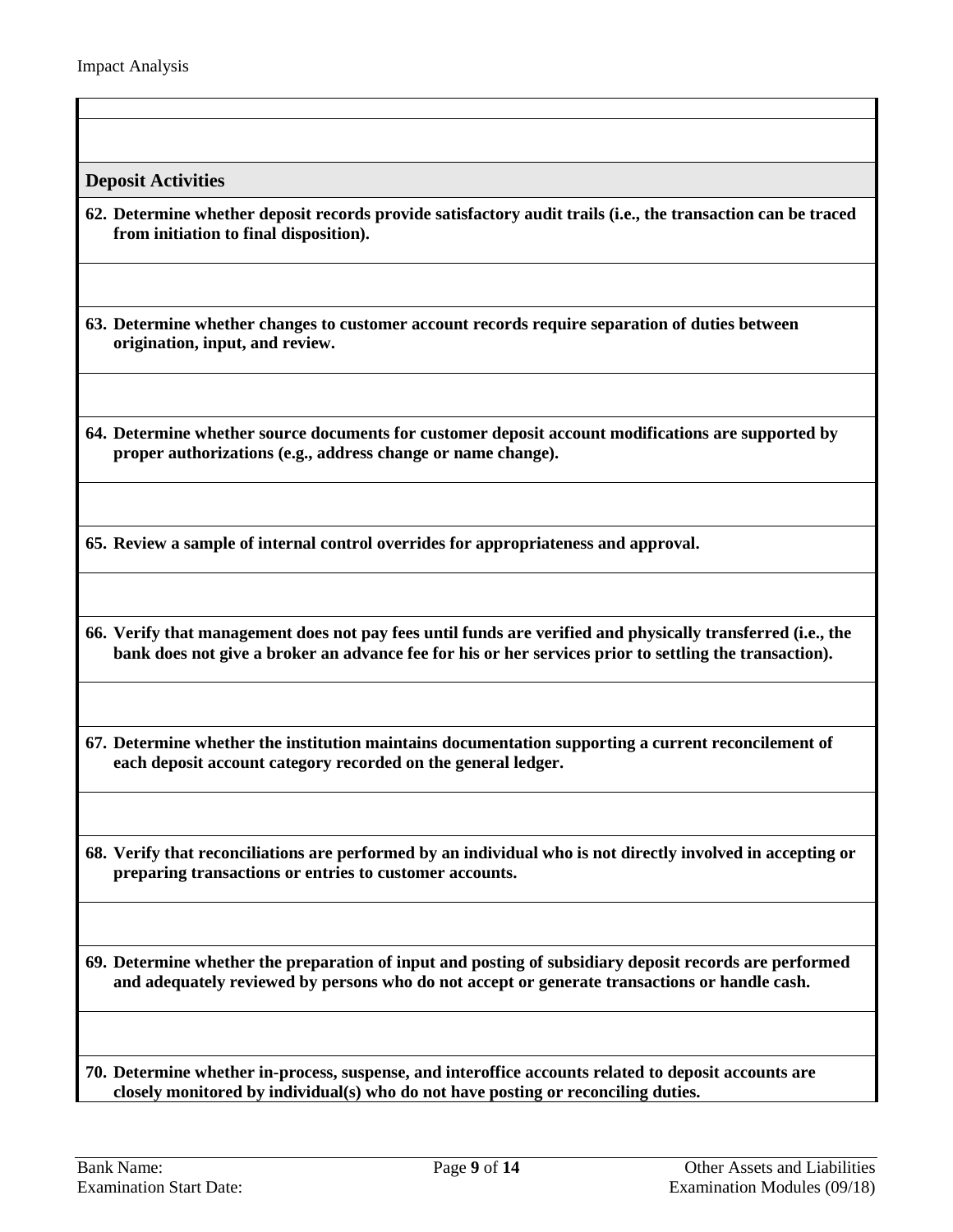**71. Determine whether the bank flags deposit account files of employees, officers, directors, and any of their related business interests.**

**72. Ascertain whether posting and check filing procedures are separated from statement preparation.**

**73. Determine whether customer account statements are appropriately controlled.**

- **74. Determine whether individuals who open new accounts or who have access to unused new account records are different than individuals who make entries to customer accounts or the general ledger.**
- **75. Determine whether a periodic review of inactive accounts is performed to ascertain whether to place them on dormant status.**
- **76. Determine whether the closed account lists are prepared and circulated to appropriate management for review.**
- **77. Determine whether accounts that do not reflect recent activity, and for which customer contact cannot be reestablished, are removed from active files, clearly classified as dormant, and in compliance with state escheat laws.**
- **78. Determine whether signature cards for closed accounts are promptly pulled from the active account file and placed in a closed-account file.**

#### **Official Checks**

**79. Determine whether reconcilements are a part of the overall deposit function. Consider whether:**

• **Outstanding checks are listed and reconciled to the general ledger.**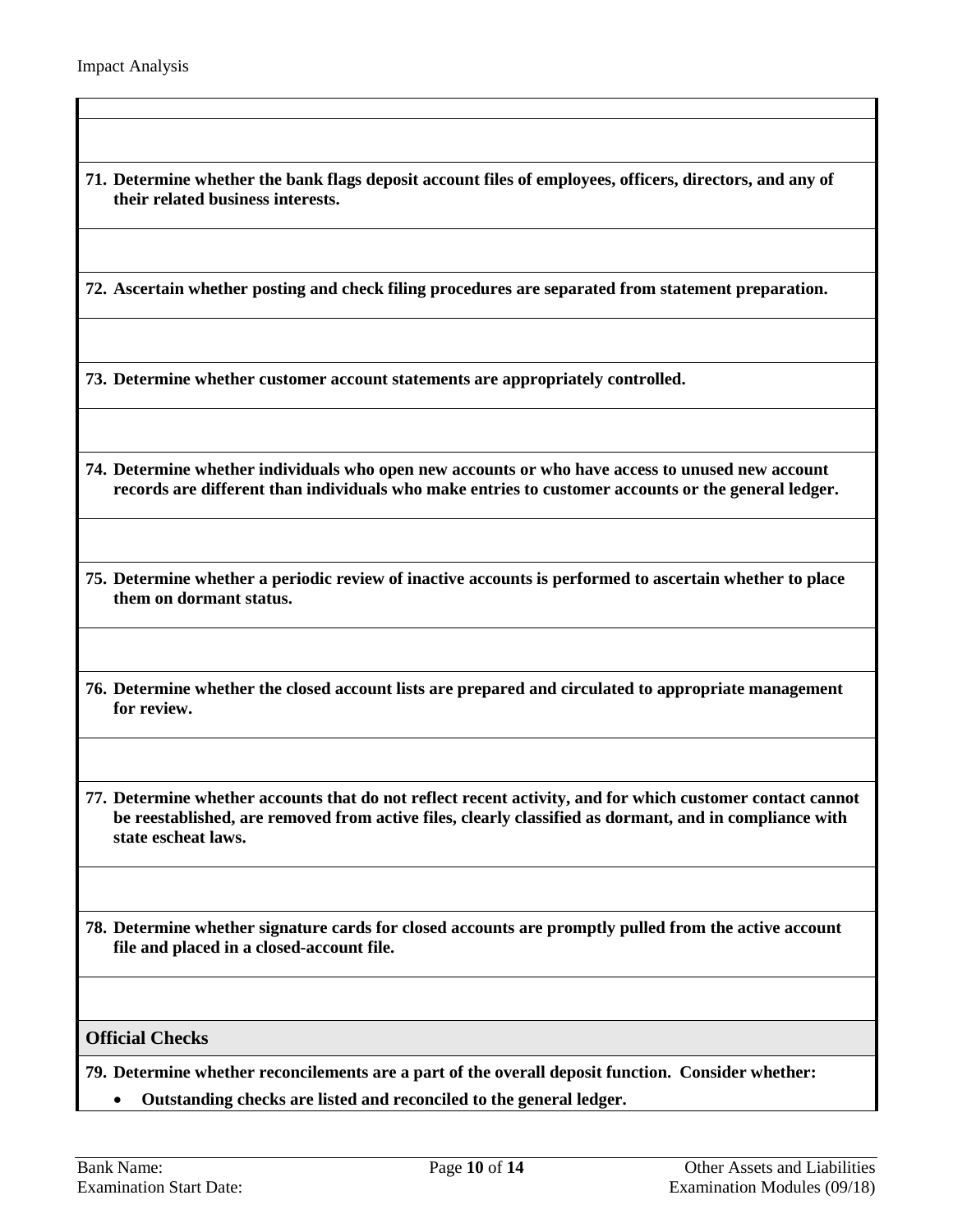- **Permanent evidence of reconcilements is maintained.**
- **Clear separation of duties exist, or reconcilement duties are rotated.**
- **Reconcilements are reviewed by an officer.**
- **Authorized signatures and endorsements are verified.**

**80. Investigate the types of checks issued. Appropriate safeguards or procedures generally address issues such as:**

- **If multi-copy checks and certified check forms are not used, detailed registers of disbursed checks are maintained;**
- **All checks are pre-numbered and issued in numerical sequence;**
- **Check preparation and issuance are separate from recordkeeping;**
- **Signing checks in advance is prohibited;**
- **Procedures prohibit issuance of a check before the credit is processed;**
- **Customer accounts are debited when certified checks are issued; and**
- **Certified checks are stamped or marked across the face of the check and signed by an appropriate bank official.** *(Note: Holes are often punched at the bottom of certified checks to prevent double posting.)*

**81. Test for appropriate controls over check signing machines, if used. Verify whether:**

- **Procedures preclude certification of checks drawn on uncollected funds.**
- **Voided checks and certified check forms are promptly defaced and filed with paid checks.**

#### **Other Items**

**82. Test the accuracy of the accrual system. Determine whether any of the income earned but not collected is contingent upon items in default or of otherwise doubtful collectability.**

**83. Determine whether the preparation of entries and posting of subsidiary other liability records is performed or tested by persons who do not also have direct control of the related liabilities.**

**84. Determine whether subsidiary other liability records are approved and balanced to the general ledger monthly by persons who do not also have direct control of the related liabilities.**

**85. Ensure contingent liabilities for future expenditures or losses are booked at the time they become**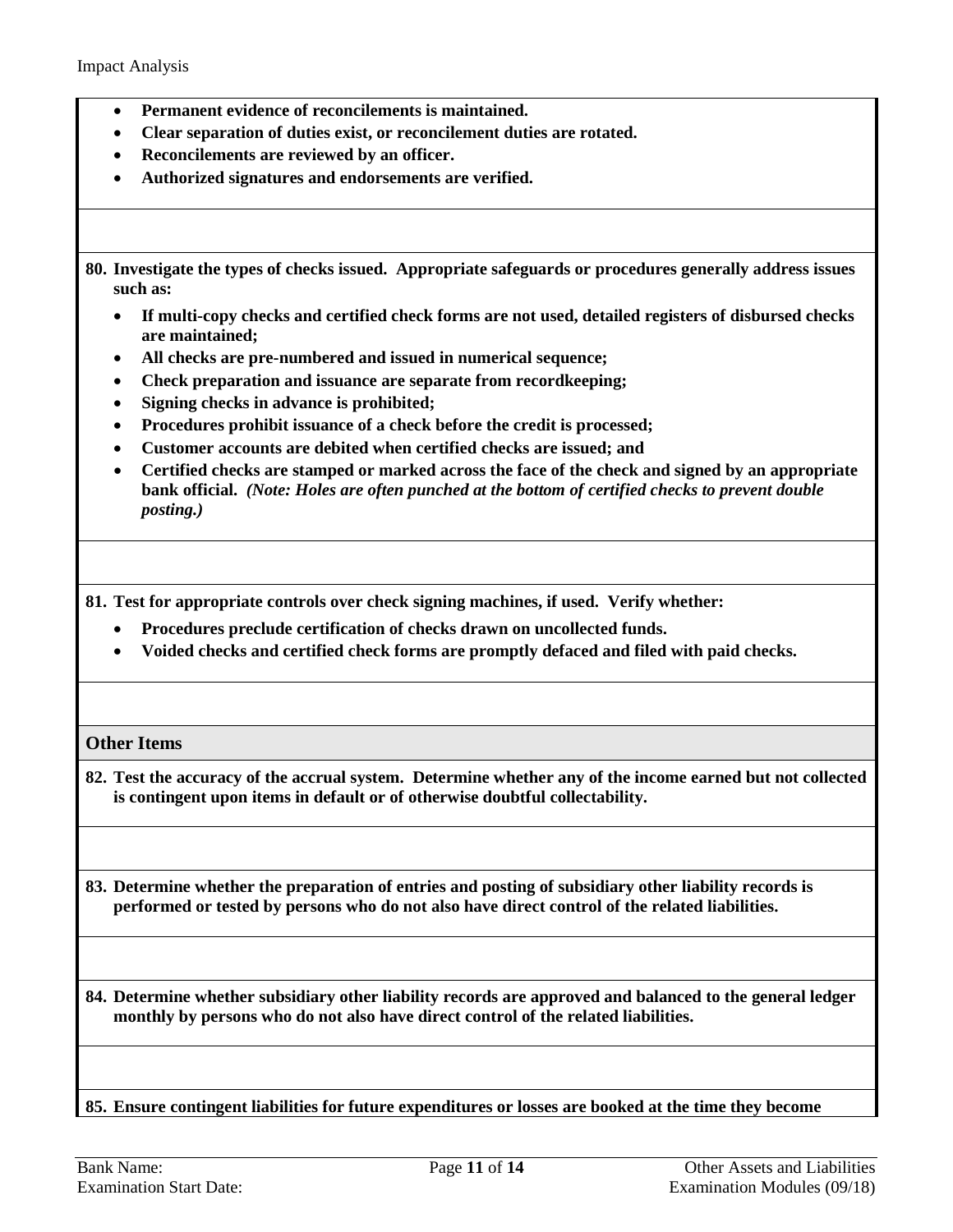**probable and can be reasonably estimated. Ascertain if such accounts are closely monitored, with periodic status reports to management.**

**86. Ensure sufficient documentation (i.e. board resolutions) is available to support amounts due to officers, directors, or their related interests.**

**87. Determine whether payroll tax liabilities reconcile to appropriate payroll records.**

**88. Ascertain if liabilities for undistributed customer receipts (i.e., deposits, funds transfers, dividend/interest payments, securities fails) are controlled in separate accounts.**

**89. Determine whether customer receipts are treated as deposits for reporting and reserve requirements.**

**90. Determine whether amounts that cannot be credited or otherwise paid to the rightful owner are classified as dormant and placed under dual control.**

**91. Determine whether formal approval procedures are in place and independent from recordkeeping for all other liabilities that are charged off or revalued.**

**92. Determine whether obligations are booked immediately upon receipt of invoices or bills for services received.**

**93. Verify that procedures exist to ensure invoices and bills are:**

- **Verified for accuracy prior to payment,**
- **Approved by designated employees prior to payment, and**
- **Paid within the discount period.**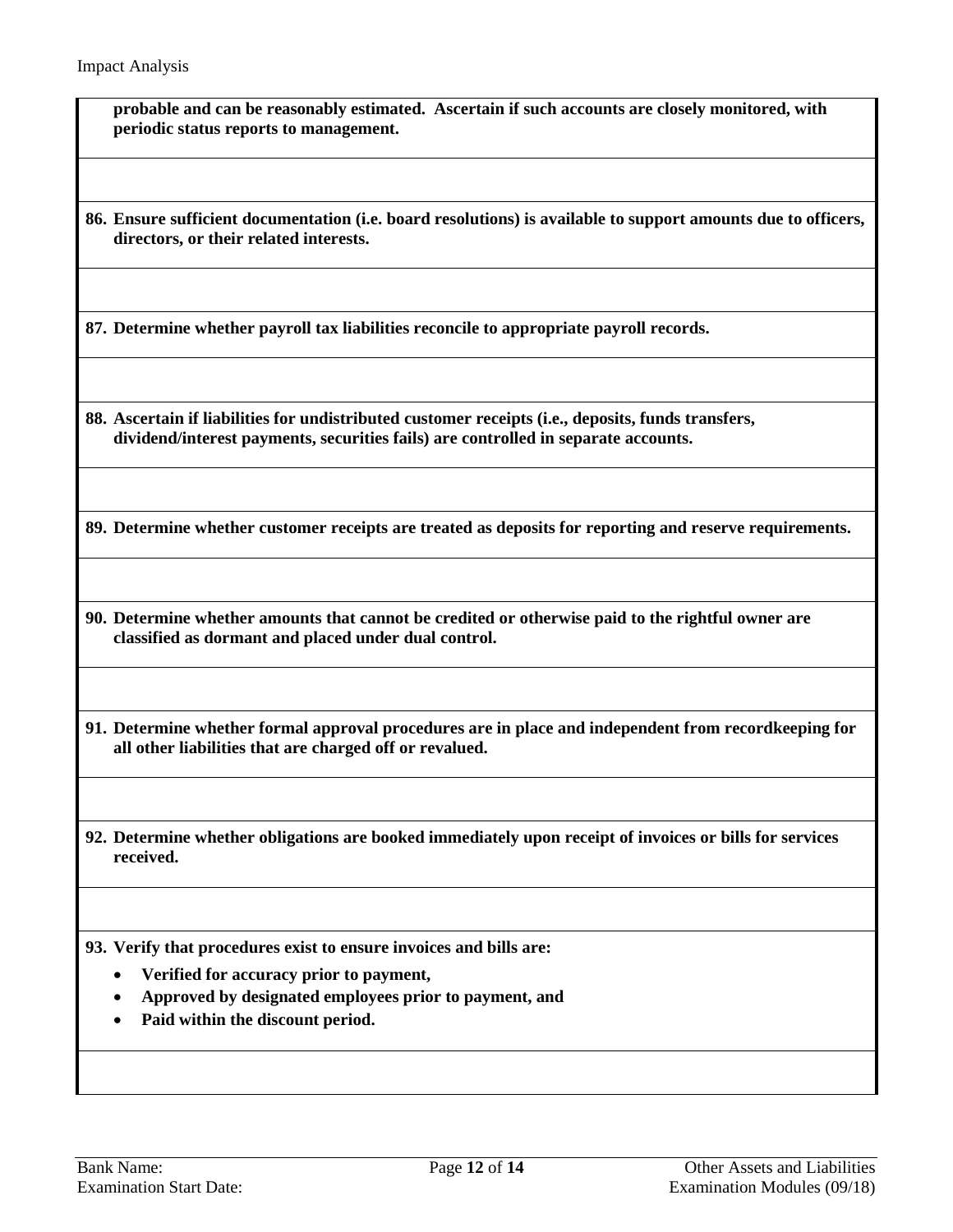**End of Expanded Analysis. If needed, Continue to [Impact Analysis.](#page-13-0)**